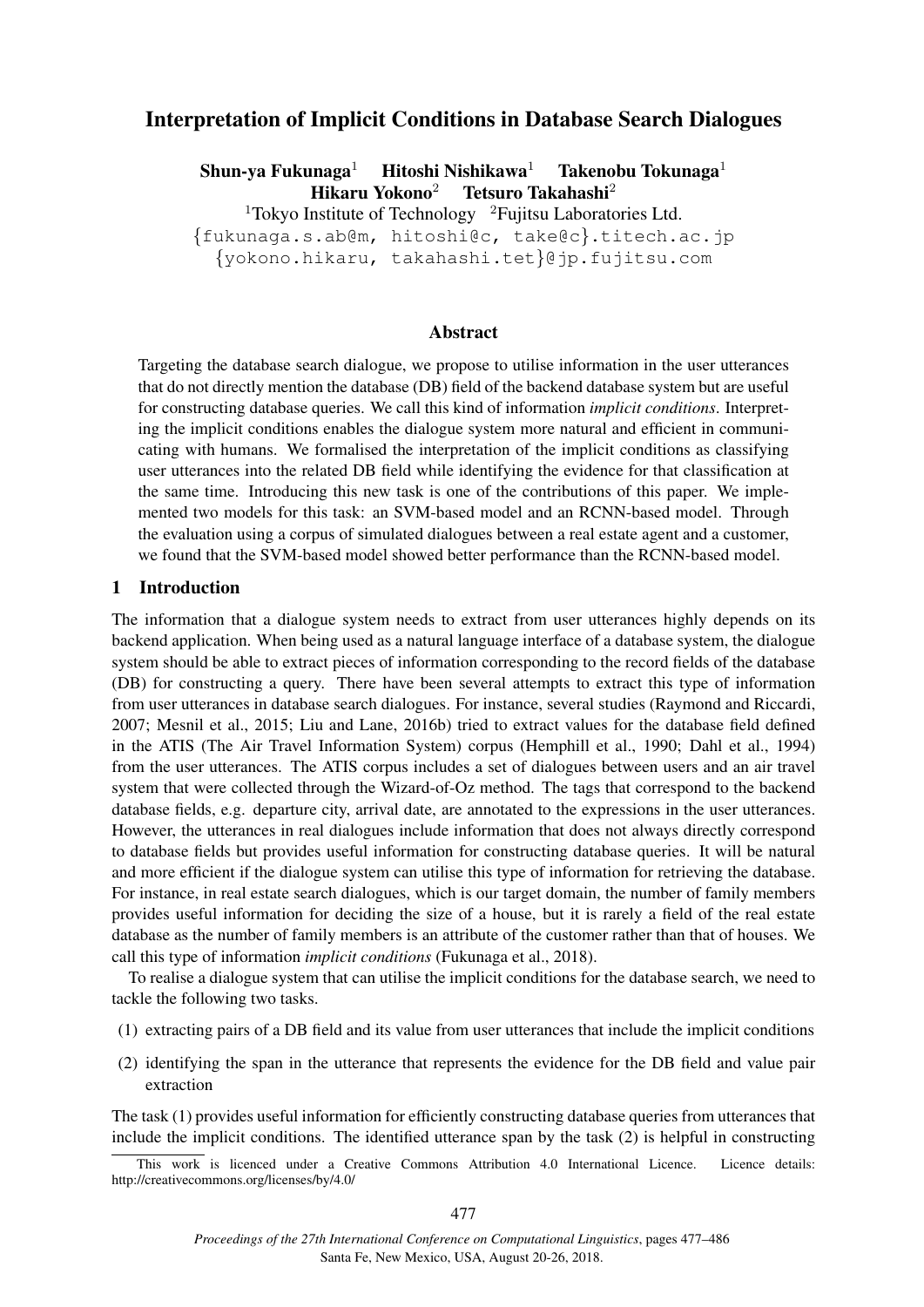clarification utterances by the system. As the task (1) requires a kind of inference to derive the DB field and value pair, the system interpretation is not necessarily correct. It will be safer and more natural to confirm the system interpretation with providing the evidence of that interpretation through clarification utterances. For instance, in the following dialogue fragment, the system inferred the DB field "number of rooms" and its value "one" from the user utterance. To ensure that this interpretation is correct, the system can add the evidence of the interpretation in the clarification utterance. This system utterance with the evidence is more natural than that without the evidence, i.e. "One bedroom place is large enough, isn't it?".

. . .

- U: I will live alone.
- S: As you live alone, one bedroom place is large enough, isn't it?

. . .

In such case, identifying that the span "live alone" is the evidence for extracting the DB field "number of rooms" and its value is worthwhile for constructing the clarification utterance.

We tackle the task (1) in two steps: extracting the DB field and extracting its value. In this paper, we first formalise the DB field extraction as a classification problem of user utterances into the DB fields. As we can derive multiple DB fields from a single utterance, the DB field extraction can be formalised as a multi-label classification. Furthermore, we solve the DB field classification together with the task (2), the evidence identification by adopting the method proposed by Lei et al. (2016). We put the DB field value extraction for the future work, as it requires the information of the database structure and its contents.

## 2 Related Work

The traditional pipeline for task-oriented dialogue systems consists of four modules: Natural Language Understanding (NLU), Dialogue State Tracking, Policy Learning and Natural Language Generation (Chen et al., 2017). The NLU task can be further divided into two tasks: intent detection and slotfilling. The intent detection classifies user utterances into the categories of user intention, e.g. request, question, inform and so on. The slot-filling extracts the semantic contents of user utterances in the form of slot-value pairs, e.g. the slot-value pairs From-Location="New York" and To-Location="Chicago" are extracted from "I'm going to go to Chicago from New York.". Regarding this general framework, our task corresponds to the slot-filling task. The slot-filling task can be formalised as a sequential labelling problem where each word in the target utterance is assigned an IOB tag of semantic slots (Ramshaw and Marcus, 1995). Recently, many studies adopt Recurrent Neural Network (RNN)(Mesnil et al., 2013; Yao et al., 2013; Mesnil et al., 2015; Vu et al., 2016; Jaech et al., 2016; Liu and Lane, 2016b; Liu and Lane, 2016a; Bapna et al., 2017) and Long Short-Term Memory (LSTM) (Yao et al., 2014; Hakkani-t et al., 2016) for the sequential labelling to achieve better performance. These methods, however, cannot identify semantic slots from the implicit condition which we are targeting, because they capture only explicitly mentioned semantic slots through the sequential labelling.

There are very few studies which address the task of predicting the users implicit condition in the task-oriented dialogue system. Celikyilmaz et al. (2012) proposed the method which predicts the user's preferred movie genre in the movie search domain. They estimate the movie genre that the user prefers from the user utterances that do not necessarily mention the movie genre. For instance, they estimate the comedy genre from the utterance "I wanna watch a movie that will make me laugh". Although the motivation of their work is almost the same as ours, their method estimates only a single attribute, i.e. the movie genre, and does not present the evidence for that estimate. Our method provides the evidence of the estimate at the same time and we deal with multiple attributes simultaneously.

In recent years, the end-to-end task-oriented dialogue systems which directly generate system utterances from user utterances are proposed. Eric et al. (2017) proposed an end-to-end dialogue system which accepts queries for the underlying knowledge base and returns the entities related to the users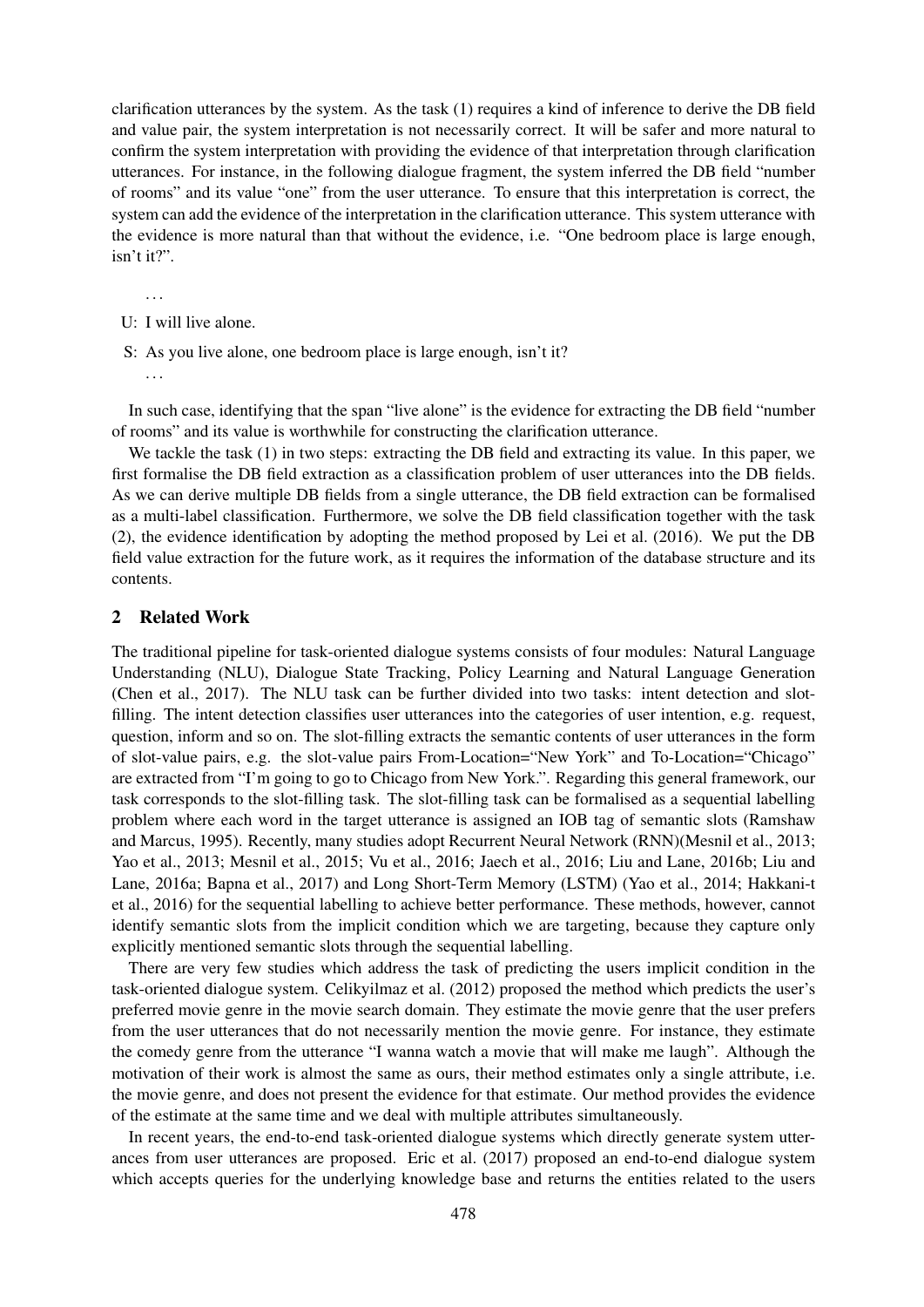| Location                                                                                                                                                                       | <b>Building</b>                                                                                                                                                                                                                | <b>Facilities</b>                                                                        | Property                                                                                                                                                                                       |
|--------------------------------------------------------------------------------------------------------------------------------------------------------------------------------|--------------------------------------------------------------------------------------------------------------------------------------------------------------------------------------------------------------------------------|------------------------------------------------------------------------------------------|------------------------------------------------------------------------------------------------------------------------------------------------------------------------------------------------|
| available_railway_lines<br>walking_distance_to_a_station<br>nearest_station_facility<br>zone<br>surrounding_facilities<br>land_characteristics<br>distance_to_a_specific_place | building_age<br>floor_plan<br>floor_area<br>room_placement_in_the_building<br>room_size<br>building_structure<br>sunlight<br>building facilities<br>security_system<br>number_of_storeys<br>number_of_households<br>renovation | room_facilities<br>air_conditioning<br>storage<br>bathroom<br>kitchen<br>TV_and_Internet | property_type<br>rent<br>price<br>conditions_for_rent<br>available_date<br>target_demographic<br>status<br>appearance<br>ownership<br>available_discount<br>subsidy<br>certificate<br>warranty |

Table 1: Database (DB) field tags

utterance. Their system works without an explicit NLU module. As is often the case for end-to-end systems, their system does not concern the reason why the system returns a certain result to a given query, i.e it does not provide any explanation for the response. Given a user utterance including implicit conditions, our system makes a kind of inference to construct a query to the DB. As there is no guarantee that the system always can make a correct inference, we need to prepare the explanation for the system inference or clarification to the user. Such functions are necessary for natural and efficient dialogues. They are, however, difficult to implement in the current end-to-end framework.

## 3 Data and Task Setting

We use a Japanese dialogue corpus developed by (Takahashi and Yokono, 2017) in this work. The corpus includes dialogues between pairs of crowd workers who play a real estate agent and their customer each. The dialogues were collected through a keyboard chat system. The goal of the dialogues is finding a dwelling that fulfils the customer needs. The agent does not search in a real database but completes the dialogue when having acquired the necessary information for search. In each dialogue, a customer was assigned one of ten predefined profiles and was instructed to interact with the agent regarding their assigned profile. The customer profile was not open to the agent. An example profile looks like "You are moving to a new place from your current studio apartment to live with your long-standing boyfriend. On this occasion, you want to improve your cooking skills, and thus you prefer a place equipped with an easy-to-use kitchen with a multi-burner range."

The corpus includes 968 dialogues and 29,058 utterances consisting of 14,571 agent utterances and 14,487 customer utterances. The average number of utterances in a dialogue is 29.5.

We assigned the DB field tag shown in Table 1 to each utterance in our past research (Fukunaga et al., 2018). The DB field tag set was designed based on the search conditions that are available for one of the established search sites for real estate in Japan<sup>1</sup>. In addition to these 38 tags, we defined the Other tag that does not fit into any of the DB fields, expecting that utterances with the Other tag contain the implicit conditions. When the annotators assigned the Other tag to an utterance, they were instructed to describe its content in the free format.

The task of the present work is to categorise customer utterances with the Other tag into the 38 DB field tags and to identify the span representing the evidence of that classification at the same time. The target customer utterances are coupled with their preceding consecutive agent utterances<sup>2</sup>. The customer utterance with the Other tag sometimes contains only confirmation, e.g. "Yes, please" for the agent question "You live with your wife?". To collect necessary information for classification in such cases, we add the preceding agent utterances to the target customer utterance. We call this a target utterance chunk. There are 2,642 target utterance chunks in total.

<sup>1</sup> http://suumo.jp

<sup>&</sup>lt;sup>2</sup>When the target customer utterance with the Other tag is preceded by customer utterances without the Other tag, they are also included in the chunk.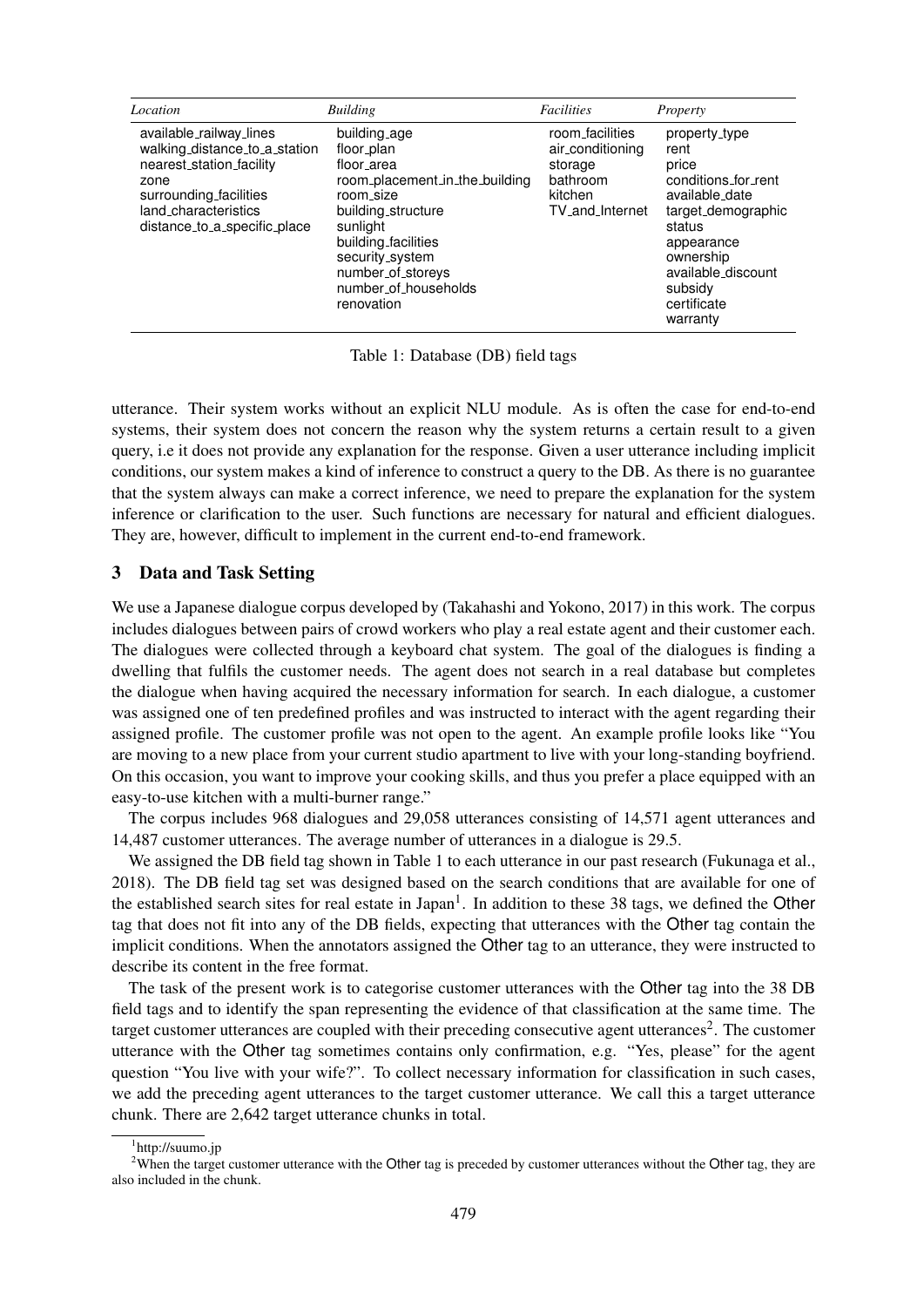### 4 Methods

We propose two models for our current task: a Support Vector Machine (SVM)-based model and a Recurrent Convolutional Neural Network (RCNN)-based model.

#### 4.1 SVM-based model

We use SVM with a linear kernel for the first model. We build an SVM binary classifier for each DB field tag that judges whether the input target utterance chunk includes the information for that DB field or not. Thus we have 38 classifiers in total. Given an utterance chunk, the final output of the system is the list of the DB field tags of which classifier returns a positive judgement. As features for SVM, we use a bag-of-words in the utterance chunk. We ran the Japanese morphological analyser MeCab<sup>3</sup> on all utterance chunks and extracted nouns, verbs, adjectives and adverbs appearing more than once in the corpus. We replaced the occurrences of numbers and proper nouns with their abstraction symbol NUM and PROP. The dimension of the feature vector is 1,730.

To identify the evidence span in the utterance chunk, we collect the words of which learnt weight exceeds a certain threshold.

### 4.2 RCNN-based model

We extend the method proposed by Lei et al. (2016) to solve our task. Given a product review text as input, their method estimates the user rating for each aspect of the product by using regression and specify the text span for the evidence of that regression result. Their system consists of two components: a neural network for regression (Encoder) and the other neural network for identifying the evidence (Generator). These two components are trained simultaneously. The encoder is trained through supervised training being given correct ratings while the generator is trained through unsupervised training. They designed a loss function for the generator so that it prefers a shorter and consecutive span for the evidence. Assuming that the generator correctly identifies the evidence span, the encoder uses only words in the evidence span to estimate the rating. They aim at improving the generator performance indirectly through improving the encoder performance that is trained by supervised training.

To adopt Lei et al. (2016)'s method for our current task, we redesign the loss function for the encoder. We use the cross-entropy instead of the square error for the encoder loss function, as our task is the binary classification while Lei et al. (2016)'s is the regression. Let  $\tilde{y}_i = \text{enc}_i(\boldsymbol{z}_i, \boldsymbol{x}) \in \{0, 1\}$  is the result of classification for the *i*-th DB field tag where  $x$  is the input word sequence with length  $m$  and  $z_i = (z_{i1}, z_{i2}, \ldots, z_{im})$  is the binary vector denoting if the words are selected as the evidence. Note that enc<sub>i</sub>( $\cdot$ ) uses only words in x of which corresponding values in  $z_i$  is one, and  $z_i$  is the output of the generator. Our loss function  $\mathcal{L}_i(z_i, x, y_i)$  is defined in equation (1),

$$
\mathcal{L}_i(\mathbf{z}_i, \mathbf{x}, y_i) = -(y_i \log(\tilde{y}_i) + (1 - y_i) \log(1 - \tilde{y}_i)),\tag{1}
$$

where  $y_i$  is the correct classification. The generator loss function is the same as the original as shown in equation (2).

$$
\Omega_i(z_i) = \lambda_1 \|z_i\| + \lambda_2 \sum_{t=1}^m |z_{it} - z_{i(t-1)}|.
$$
\n(2)

We set  $z_0$  to zero. The first factor promotes the evidence span to be shorter and the second promotes the span to be consecutive. We have two hyper-parameters  $\lambda_1$  and  $\lambda_2$  to adjust the balance between these two factors. The total cost function for the  $i$ -th DB field is

$$
costi(zi, x, yi) = \mathcal{L}i(zi, x, yi) + \Omegai(zi). \t(3)
$$

<sup>3</sup>http://taku910.github.io/mecab/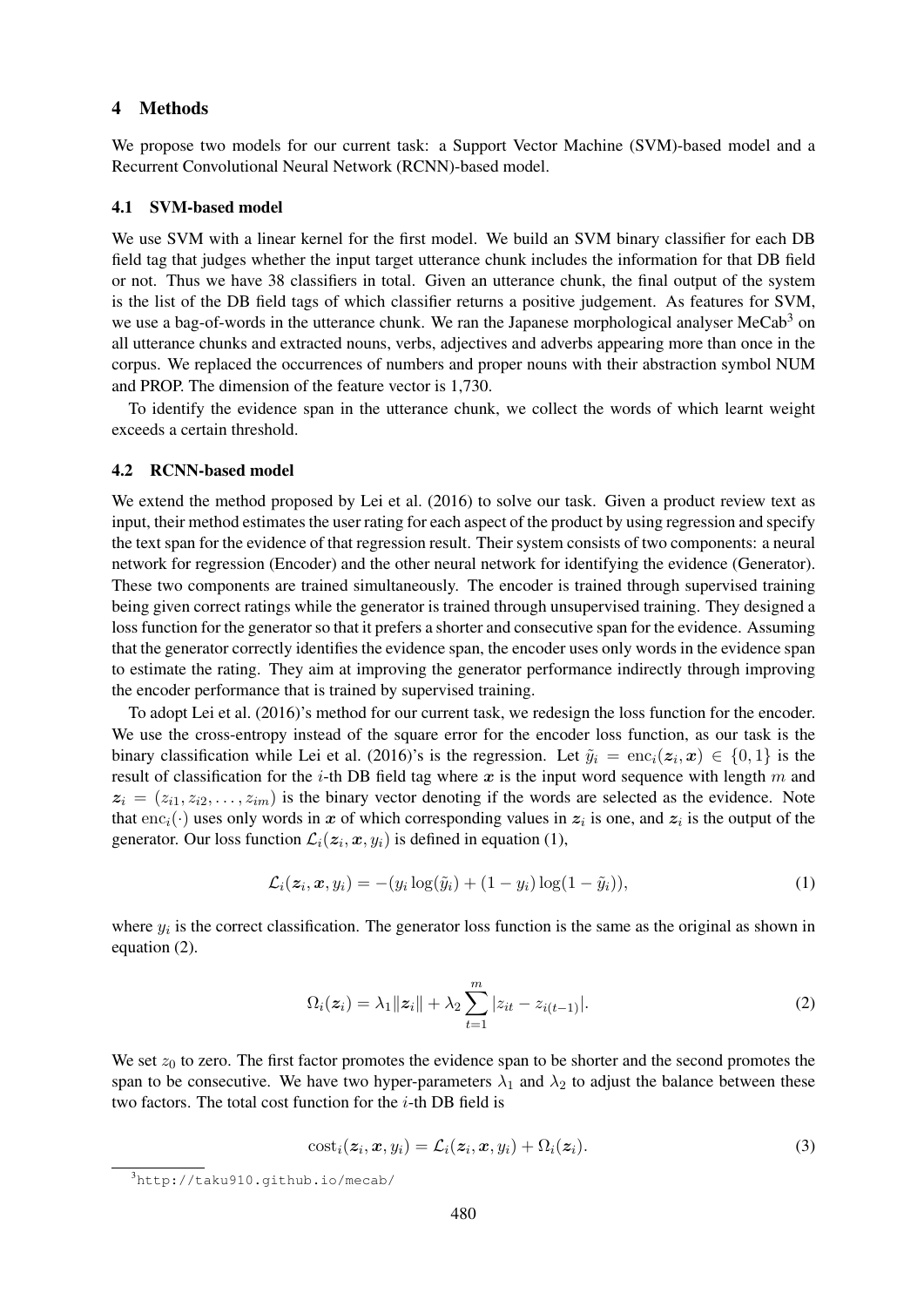## 5 Experiments

#### 5.1 Data

We divided 986 dialogues of the corpus into ten sets with carefully keeping the distribution of the customer profiles uniform in each set. We use the nine sets for training and the rest one set for testing. We further extracted the utterance chunks as described in 3. We removed the chunks that include the target utterances at the dialogue management level, e.g. greeting, prompting and concluding utterances. The training set has 2,379 utterance chunks and the test set has 263 utterance chunks.

The user utterance in each target utterance chunk has been annotated with the Other tag and its content description in our past work as explained in 3. In the present work, we annotated each utterance chunk with the correct answer of the classification task by mapping its content description onto some of the DB field tags. One utterance chunk can be assigned with more than one tag. For instance, a content description, "the number of people to live", which is assigned to an utterance, "I will live alone.", is mapped onto floor plan and floor area. The evidence span for each assigned DB field tag is also annotated in the chunk. These annotation tasks are done by one of authors.

#### 5.2 Evaluation Measures

We use precision, recall and F-measure for the evaluation of the DB field classification. To evaluate the evidence span identification, we calculate F-measure on words, and BLEU (Papineni et al., 2002) and ROUGE (Lin and Hovy, 2003). In the evaluation of the evidence span identification, we evaluated only cases where the DB field was correctly classified. Let binary vectors  $\tilde{z} = (\tilde{z_1}, \tilde{z_2}, \cdots, \tilde{z_m})$  and  $z = (z_1, z_2, \dots, z_m)$  be the estimated and true evidence spans respectively, where the vector element one represents that the corresponding word is selected for constituting the evidence. Given  $\tilde{z}$  and  $z$ , the F-measure on words can be calculated by equation (5).

$$
TP = \sum_{t=1}^{m} \tilde{z}_t z_t, \quad FP = \sum_{t=1}^{m} \tilde{z}_t (1 - z_t), \quad FN = \sum_{t=1}^{m} (1 - \tilde{z}_t) z_t
$$
 (4)

$$
F = \frac{2TP}{2TP + FP + FN}
$$
\n(5)

For calculating BLEU and ROUGE, we define the sets of  $n$ -grams in the estimated and true evidence span as  $\tilde{G}_n$  and  $\tilde{G}_n$  respectively in equation (6) and (7).

$$
\tilde{G}_n = \left\{ \{j\}_{j=t}^{t+n-1} \middle| \prod_{j=t}^{t+n-1} \tilde{z}_j = 1, \ 1 \le t \le m-n+1 \right\}
$$
 (6)

$$
G_n = \left\{ \{j\}_{j=t}^{t+n-1} \middle| \prod_{j=t}^{t+n-1} z_j = 1, \ 1 \le t \le m-n+1 \right\}
$$
 (7)

Using these *n*-gram sets, we can calculate BLEU and ROUGE as the geometric means of  $P_n$  and  $Q_n$ as shown in equation (8) and (9). We use uni-grams and bi-grams for calculating BLEU and ROUGE, i.e.  $n \leq 2$ .

$$
\text{BLEU} = \left(\prod_{n=1}^{2} P_n\right)^{1/2}, \quad P_n = \begin{cases} \frac{|\tilde{G}_n \cap G_n|}{|\tilde{G}_n|} & (\|\tilde{G}_n| > 0 \land n = 1) \\ \frac{|\tilde{G}_n \cap G_n| + 1}{|\tilde{G}_n| + 1} & (\text{otherwise}) \end{cases} \tag{8}
$$

$$
ROUGE = \left(\prod_{n=1}^{2} Q_n\right)^{1/2}, \quad Q_n = \begin{cases} \frac{|\tilde{G}_n \cap G_n|}{|G_n|} & (|G_n| > 0 \land n = 1) \\ \frac{|\tilde{G}_n \cap G_n| + 1}{|G_n| + 1} & (\text{otherwise}) \end{cases}
$$
(9)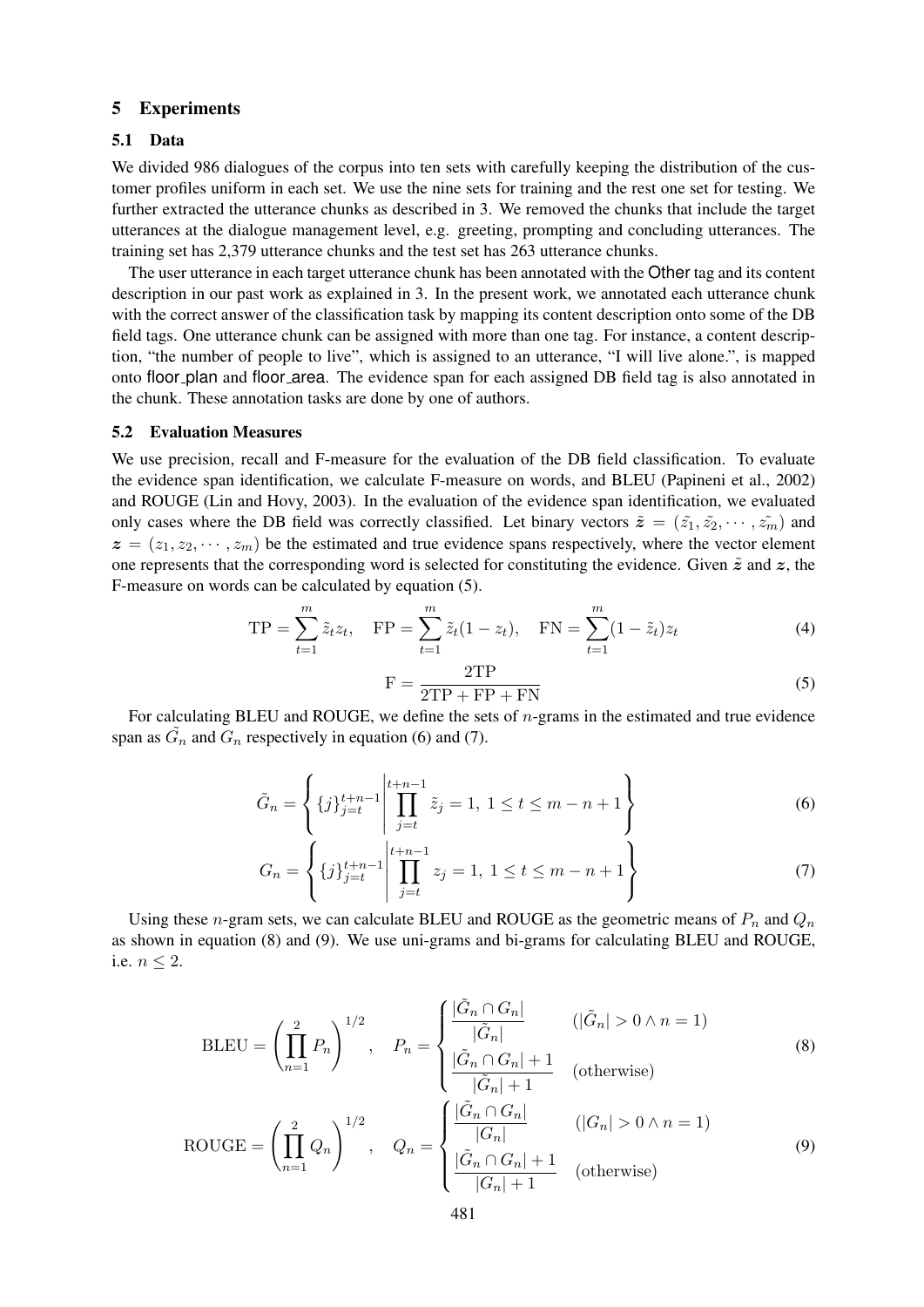|             | surrounding_facilities |        |           | floor_plan |        |           | floor_area |        |           |
|-------------|------------------------|--------|-----------|------------|--------|-----------|------------|--------|-----------|
| Model       | Precision              | Recall | F-measure | Precision  | Recall | F-measure | Precision  | Recall | F-measure |
| <b>SVM</b>  | 0.789                  | 0.796  | 0.793     | 0.918      | 0.865  | 0.891     | 0.891      | 0.874  | 0.882     |
| <b>RCNN</b> | 0.777                  | 0.770  | 0.773     | 0.881      | 0.856  | 0.868     | 0.873      | 0.864  | 0.868     |

Table 2: Result of the DB field classification

|                                      | surrounding_facilities  |                         |                         | floor_plan              |                         |                         | floor_area              |                         |                         |
|--------------------------------------|-------------------------|-------------------------|-------------------------|-------------------------|-------------------------|-------------------------|-------------------------|-------------------------|-------------------------|
| Model                                | F-measure<br>on words   | <b>BLEU</b>             | <b>ROUGE</b>            | F-measure<br>on words   | <b>BLEU</b>             | <b>ROUGE</b>            | F-measure<br>on words   | <b>BLEU</b>             | <b>ROUGE</b>            |
| $SVM_1$<br><b>SVM</b><br><b>RCNN</b> | 0.514<br>0.530<br>0.458 | 0.768<br>0.787<br>0.534 | 0.467<br>0.552<br>0.576 | 0.440<br>0.533<br>0.452 | 0.808<br>0.802<br>0.625 | 0.364<br>0.467<br>0.475 | 0.420<br>0.507<br>0.436 | 0.763<br>0.773<br>0.521 | 0.345<br>0.462<br>0.485 |

Table 3: Result of the evidence span identification

In equation (8) and (9), we add a smoothing constant. We do not introduce the brevity penalty into BLEU as we also use ROUGE in this evaluation.

## 5.3 Evaluation Settings

Due to the limitation of the data size, we evaluate the three DB fields: surrounding facilities, floor plan and floor area, which are the three most dominant tags. The numbers of utterance chunks in the training set that are assigned these tags are 1,033 for surrounding facilities, 974 for floor plan and 964 for floor\_area.

The RCNN-based model has two hyper-parameters  $\lambda_1$  and  $\lambda_2$  that control the balance between the span length and the constraints on the word sequence. To decide the values for these hyper-parameters, we randomly chose 200 utterance chunks from the training set of surrounding facilities to make a development set, and trained the model with the rest of the training set and evaluated it with the development set. As a result, we found that  $\lambda_1 = 0.021$  and  $\lambda_2 = 0.003$  made the best performance on the development set. We use these hyper-parameter values for the other two DB fields. We also used the parameter values of the neural networks learnt in the development set as the initial parameter values. We used the existing word embeddings made from the Japanese Wikipedia articles<sup>4</sup>. The dimension size is 200.

The SVM-based model also has a hyper-parameter, i.e. the threshold weight for the evidence span identification. The words that have a higher weight than the threshold constitute the evidence. We used the same development set as the RCNN-based model to estimate this threshold. The word weight is normalised by equation (10). The estimated threshold was 0.58.

$$
\hat{w} = \frac{w - w_{\text{min}}}{w_{\text{max}} - w_{\text{min}}} \tag{10}
$$

#### 5.4 Experimental Results and Discussion

Table 2 and Table 3 shows the results of the DB field classification and the evidence span identification. Table 3 also includes the result of the SVM-based model that adopts a single word with the highest weight for the evidence  $(SVM<sub>1</sub>)$ . In both tasks, the SVM-based model outperformed the RCNN-based model.

## DB field classification

Table 2 indicates that the SVM-based model is superior to the RCNN-based model in all evaluation measures. The RCNN-based model is trained to classify the utterance into a DB field by utilising only the fragments in the utterance identified as the classification evidence. That means the performance of the DB field classification depends on that of the evidence span identification. As shown in Table 3,

<sup>4</sup>http://www.cl.ecei.tohoku.ac.jp/˜m-suzuki/jawiki\_vector/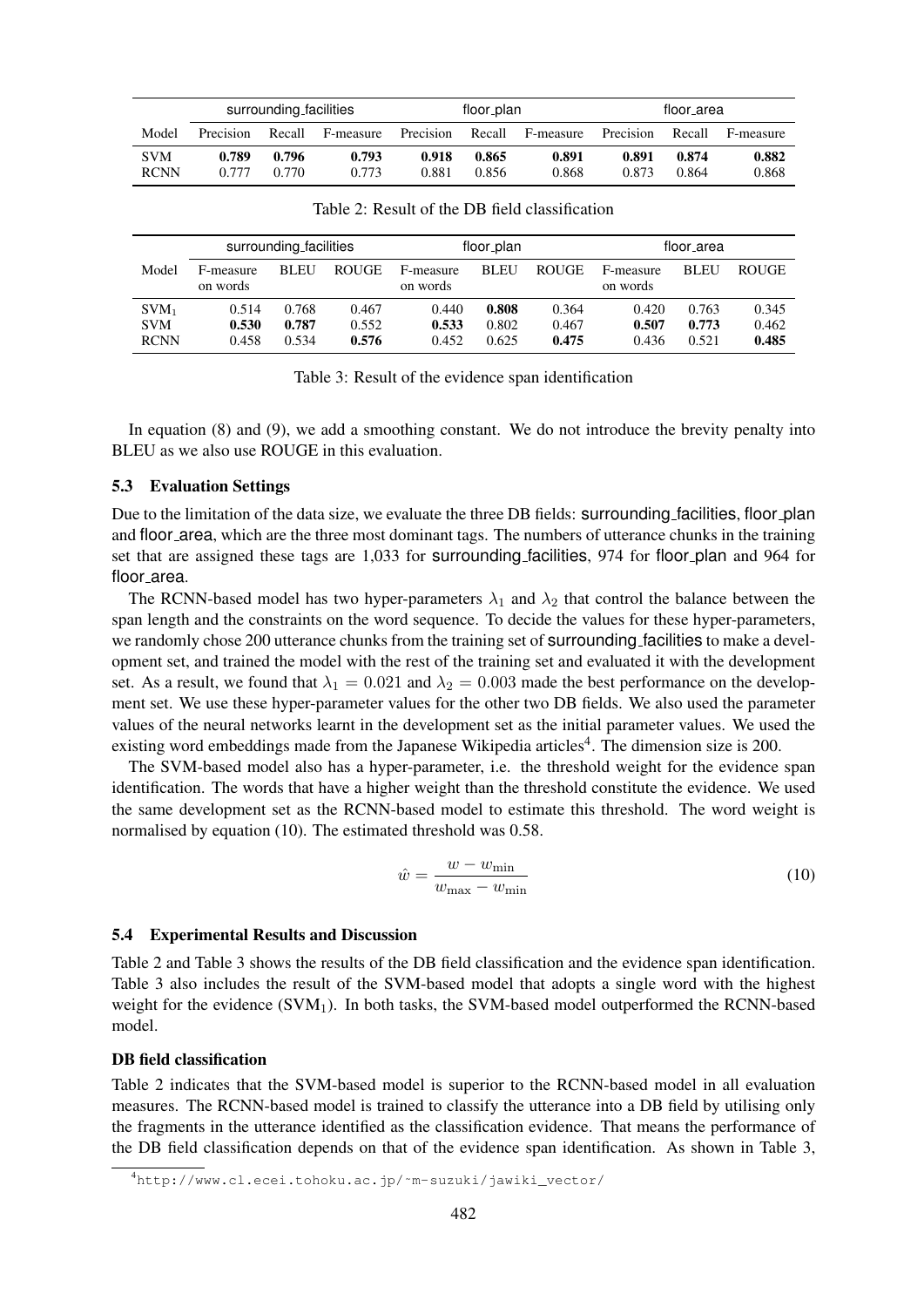|         |    | DB field surrounding facilities | floor_plan |    | floor_area |  |
|---------|----|---------------------------------|------------|----|------------|--|
| overlap | TP | FN                              | ΓP         | FN | FN         |  |
| Yes     |    |                                 | 86         |    |            |  |
| No      | 14 |                                 |            |    |            |  |

Table 4: Categorisation of cases based on word overlap between the correct and predicted evidence spans

the word-wise F-measure of the evidence span identification is less than 0.5. This suggests that the RCNN-based model has to solve the DB field classification by using insufficient information, i.e. wrong evidence span.

To investigate the relation between the classification performance and the evidence spans, we counted the number of true-positive (TP) and false-negative (FN) cases in the result of the DB field classification by the RCNN-model. Table 4 shows the breakdown of the cases according to whether the predicted and correct evidence spans share at least one word. The row "Yes" shows the numbers of cases where at least one word is shared by both predicted and correct evidence spans and "No" shows that for no word overlap. For instance, in surrounding facilities, 73 out of 90 (81%) "Yes" cases are correct (TP) while 14 out of 23 (60%) "No" cases are correct. This tendency is the same as in the other two DB fields. Table 4 suggests that the performance of the evidence span identification has a significant impact on that of the DB field classification in the RCNN-model.

However, Table 4 also shows that there are cases where the RCNN-model can correctly classify the DB fields even though it fails to identify the correct evidence spans. We investigated such 14 cases for the surrounding facilities field (the cell intersecting "No" and "TP") to find words that are useful for the field classification but not included in the evidence spans. For instance, the word "near" appears in the positive examples twice as frequent as in the negative examples in our training data. This word can be a clue for the field classification although not being included in the evidence span. To improve the performance of the DB field classification, we need to extend the current model to incorporate such useful information on top of the information from the evidence spans.

We further investigated the individual error cases of the surrounding facilities classification. We found errors due to the annotation inconsistency in 10 out of 25 FP cases in the RCNN-based model result and 11 out of 24 FP cases in the SVM-based model result. For instance, an utterance chunk in FP cases, "Do you have any preferences for location?  $-1$  prefer a suburb.", is annotated as a negative example, while the utterance chunk which has almost the same content, "What kind of property are you looking for? — I plan to move to a suburb in future.", is annotated as a positive example. When we assign the DB field to the utterance with the Other tag we regarded only the description for the Other tag, without referring to the original utterances. In the above example, the content description of the former utterance chunk is "rough area", while that of the latter is "living environment". Although the content of the utterances is the same, the difference of their description caused such inconsistent field assignment. Our future work includes implementing more solid annotation guideline that enables stable and consistent assignment of the correct DB field.

## Evidence span identification

Table 3 shows that the SVM-based model is superior to the RCNN-based model in all DB fields and measures except for ROUGE.

Table 5 shows the average number of words and spans in the predicted and correct evidence of the evidence span identification.

As shown in Table 5, the number of words in the correct evidence spans is more than two on average. Therefore the SVM-based model selecting only one word as the evidence  $(SVM<sub>1</sub>$  in Table 3) cannot select enough words for the evidence. Setting an appropriate threshold on the learnt weight of each word (feature) improves both ROUGE and BLUE values. This implies that the learnt word weight can be a clue to choose words to constitute the evidence.

We formalised the evidence span identification as a binary classification of whether each word in the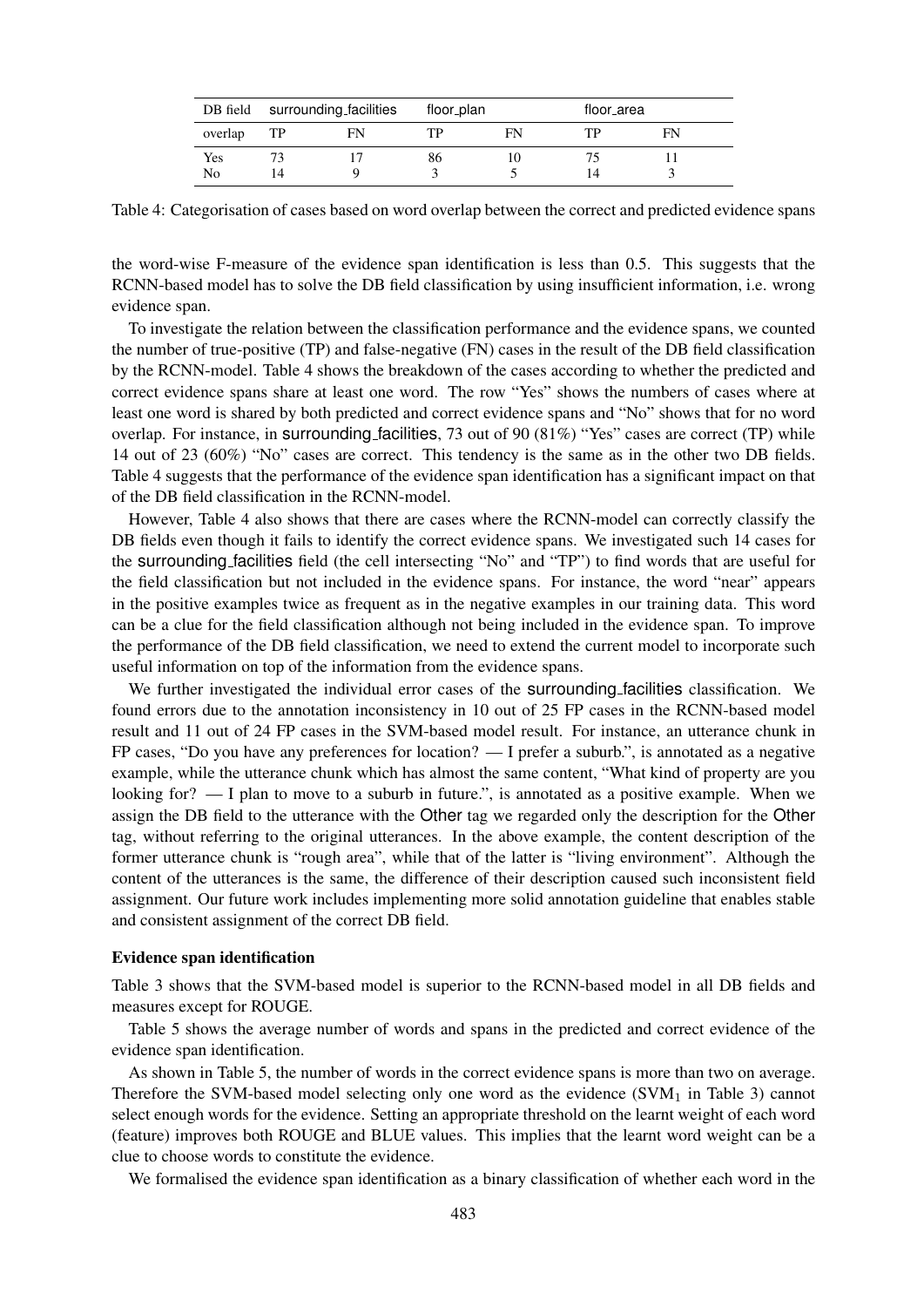|                | surrounding_facilities |        |           | floor_plan |        |           | floor_area |        |           |
|----------------|------------------------|--------|-----------|------------|--------|-----------|------------|--------|-----------|
|                | #words                 | #spans | $\#w/\#s$ | #words     | #spans | $\#w/\#s$ | #words     | #spans | $\#w/\#s$ |
| <b>SVM</b>     | 1.60                   | .54    | 1.04      | 2.48       | 2.33   | 1.07      | 2.49       | 2.32   | 1.07      |
| <b>RCNN</b>    | 3.21                   | 2.39   | 1.34      | 2.97       | 2.06   | 1.44      | 3.57       | 2.12   | 1.69      |
| Correct Answer | 3.42                   | .23    | 2.78      | 4.58       | 1.20   | 3.81      | 4.58       | 1.20   | 3.81      |

| Table 5: Size of evidence spans |  |  |
|---------------------------------|--|--|
|---------------------------------|--|--|

|            |          |                           |            | <b>Correct Answer</b> |
|------------|----------|---------------------------|------------|-----------------------|
|            |          |                           | Positive   | Negative              |
|            | Positive | <b>SVM</b><br><b>RCNN</b> | 102<br>92  | 64<br>144             |
| Prediction | Negative | <b>SVM</b><br><b>RCNN</b> | 193<br>165 | 2,353<br>2,038        |

Table 6: Confusion matrix of the evidence span identification

utterance chunks belongs to the evidence or not. Table 6 shows the confusion matrix of the number of words constituting the evidence for the surrounding facilities field. This matrix indicates that there are more false-negative cases than false-positive cases in both models. A dominant word type in the false-negative cases is Japanese particles, e.g. ga, ni, which indicate case marking. In other words, both models tend to skip these particles and to select the content words such as nouns and verbs. Although the particles are not important features of the classification since they appear in any class, it is desirable for dialogue systems to include them into the evidence so that they are used in the later stage of response generation, e.g. generating clarification utterances.

Through the investigation of the individual extracted evidence spans for the surrounding facilities field by the RCNN-based model, we found that the model tends to extract the word just after the question mark "?" for all test cases. The question mark is the last word of the question by the real estate agent in most cases. The word "safety" which is the strong clue for surrounding facilities appears just after the question mark at a rate of 41.3%. The model seems to have learnt this collocation. However, there are only 40.4% of test cases where the word just after a question mark belongs to the evidence span. This over-tuning degrades the performance of the evidence span identification.

The RCNN-based model is inferior to the SVM-based model in both tasks. Probably we need to have more data to train the neural network-based model; we used 2,379 utterance chunks for training classifiers while Lei et al. (2016) used about 80,000 to 90,000 reviews in the experiment.

## 6 Conclusion

Targeting the database search dialogue, we proposed to utilise information in the user utterances that do not directly correspond to the DB field of the backend database system. We call this kind of information *implicit conditions*. We formalised the interpretation of the implicit conditions as classifying user utterances into the related DB field while identifying the evidence for that classification at the same time. We implemented two models: an SVM-based model and an RCNN-based model. Through evaluation experiments on a corpus of simulated dialogues between a real estate agent and a customer, we found that the SVM-based model showed better performance than the RCNN-based model. This implies that the size of the corpus is too small to train the latter model. Furthermore, the error analysis on the DB field classification revealed that some errors occurred due to the annotation inconsistency. Our future work includes implementing more solid annotation guideline that enables stable and consistent assignment of the correct DB field.

While this paper focused on only finding DB field and its evidence from the utterance, we need to further extract the value for the field in order to generate database queries from the utterances.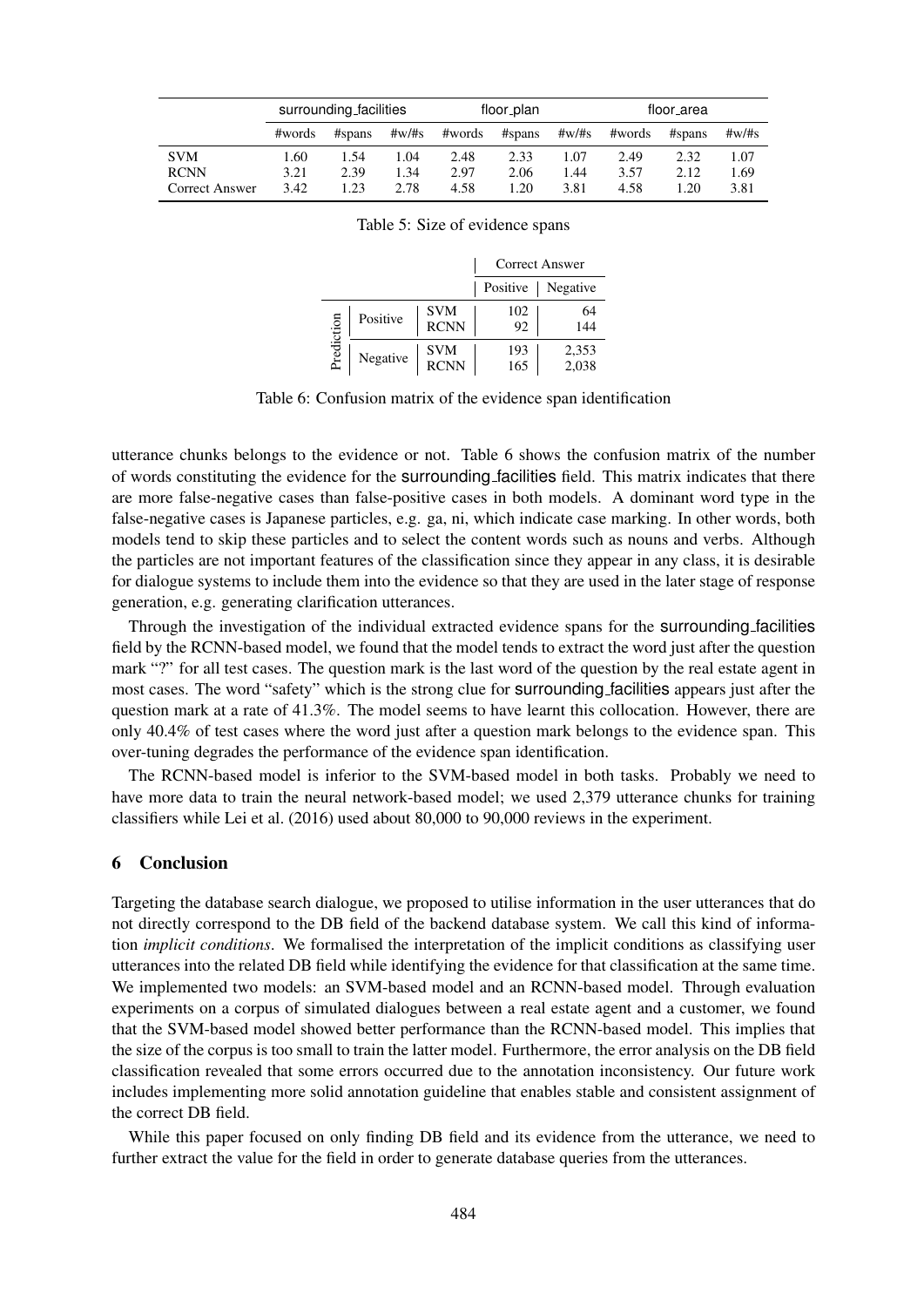#### References

- Ankur Bapna, Gokhan Tur, Dilek Hakkani-tur, and Larry Heck. 2017. Sequential Dialogue Context Modeling for Spoken Language Understanding. In *Proceedings of the 18th Annual SIGdial Meeting on Discourse and Dialogue (SIGDIAL 2017)*, pages 103–114.
- Asli Celikyilmaz, Dilek Hakkani-tür, and Gokhan Tur. 2012. STATISTICAL SEMANTIC INTERPRETA-TION MODELING FOR SPOKEN LANGUAGE UNDERSTANDING WITH ENRICHED SEMANTIC FEA-TURES. In *Spoken Language Technology Workshop (SLT), 2012 IEEE*, pages 216–221.
- Hongshen Chen, Xiaorui Liu, Dawei Yin, and Jiliang Tang. 2017. A survey on dialogue systems: Recent advances and new frontiers. *SIGKDD Explor. Newsl.*, 19(2):25–35, November.
- Deborah A. Dahl, Madeleine Bates, Michael Brown, William Fisher, Kate Hunicke-Smith, David Pallett, Christine Pao, Alexander Rudnicky, and Elizabeth Shriberg. 1994. Expanding the scope of the ATIS task: The ATIS-3 corpus. In *Proceedings of the Workshop on Human Language Technology*, HLT '94, pages 43–48.
- Mihail Eric, Lakshmi Krishnan, Francois Charette, and Christopher D Manning. 2017. Key-Value Retrieval Networks for Task-Oriented Dialogue. In *Proceedings of the 18th Annual SIGdial Meeting on Discourse and Dialogue (SIGDIAL 2017)*, pages 37–49.
- Shun-ya Fukunaga, Hitoshi Nishikawa, Takenobu Tokunaga, Hikaru Yokono, and Tetsuro Takahashi. 2018. Analysis of implicit conditions in database search dialogues. In *Proceedings of the Eleventh International Conference on Language Resources and Evaluation (LREC 2018)*, pages 2741–2745.
- Dilek Hakkani-t, Gokhan Tur, Asli Celikyilmaz, Yun-nung Chen, Jianfeng Gao, Li Deng, and Ye-yi Wang. 2016. Multi-Domain Joint Semantic Frame Parsing Using Bi-Directional RNN-LSTM. In *INTERSPEECH-2016*, pages 715–719.
- Charles T. Hemphill, John J. Godfrey, and George R. Doddington. 1990. The ATIS spoken language systems pilot corpus. In *Proceedings of the Workshop on Speech and Natural Language*, HLT '90, pages 96–101.
- Aaron Jaech, Larry Heck, and Mari Ostendorf. 2016. Domain Adaptation of Recurrent Neural Networks for Natural Language Understanding. In *INTERSPEECH-2016*, pages 690–694.
- Tao Lei, Regina Barzilay, and Tommi Jaakkola. 2016. Rationalizing neural predictions. In *Proceedings of the 2016 Conference on Empirical Methods in Natural Language Processing (EMNLP 2016)*, pages 107–117.
- Chin-Yew Lin and Eduard Hovy. 2003. Automatic evaluation of summaries using n-gram co-occurrence statistics. In *Proceedings of the 2003 Conference of the North American Chapter of the Association for Computational Linguistics on Human Language Technology-Volume 1*, pages 71–78.
- Bing Liu and Ian Lane. 2016a. Attention-Based Recurrent Neural Network Models for Joint Intent Detection and Slot Filling. In *INTERSPEECH-2016*, pages 685–689.
- Bing Liu and Ian Lane. 2016b. Joint Online Spoken Language Understanding and Language Modeling with Recurrent Neural Networks. In *Proceedings of the 17th Annual Meeting of the Special Interest Group on Discourse and Dialogue (SIGDIAL 2016)*, pages 22–30.
- Grégoire Mesnil, Xiaodong He, Li Deng, and Yoshua Bengio. 2013. Investigation of Recurrent-Neural-Network Architectures and Learning Methods for Spoken Language Understanding. In *INTERSPEECH-2013*, pages 3771–3775.
- Gregoire Mesnil, Yann Dauphin, Kaisheng Yao, Yoshua Bengio, Li Deng, Dilek Hakkani-tur, Xiaodong He, Larry ´ Heck, Gokhan Tur, Dong Yu, and Geoffrey Zweig. 2015. Using Recurrent Neural Networks for Slot Filling in Spoken Language Understanding. *IEEE/ACM Transactions on Audio, Speech, and Language Processing*, 23(3):530–539.
- Kishore Papineni, Salim Roukos, Todd Ward, and Wei-Jing Zhu. 2002. Bleu: a method for automatic evaluation of machine translation. In *Proceedings of the 40th annual meeting on association for computational linguistics*, pages 311–318.
- Lance Ramshaw and Mitch Marcus. 1995. Text chunking using transformation-based learning. In *Third Workshop on Very Large Corpora*.
- Christian Raymond and Giuseppe Riccardi. 2007. Generative and discriminative algorithms for spoken language understanding. In *Eighth Annual Conference of the International Speech Communication Association*, pages 1605–1608.